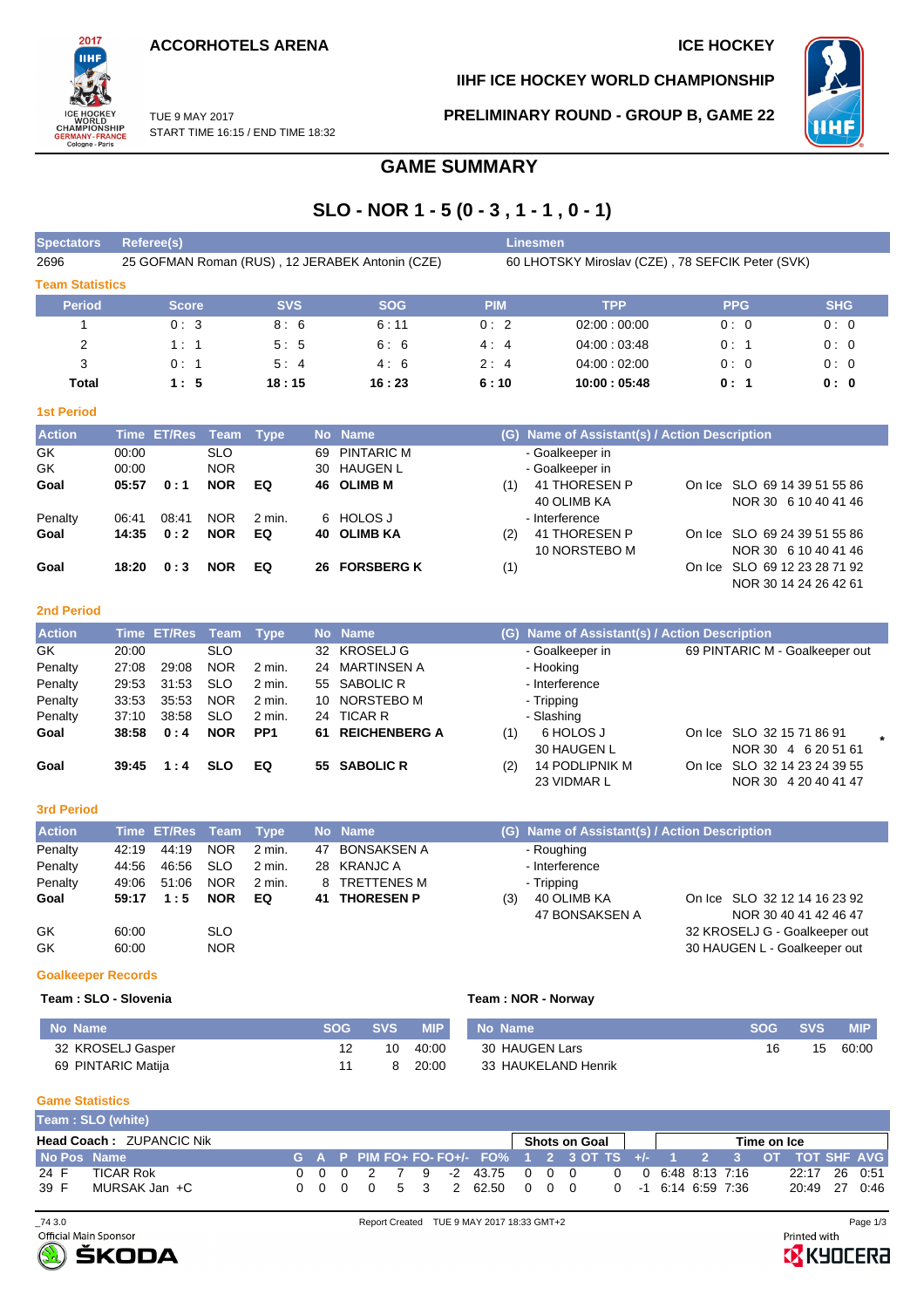## **ACCORHOTELS ARENA ICE HOCKEY**



**IIHF ICE HOCKEY WORLD CHAMPIONSHIP**

**PRELIMINARY ROUND - GROUP B, GAME 22**



TUE 9 MAY 2017 START TIME 16:15 / END TIME 18:32

|                 | <b>Head Coach: ZUPANCIC Nik</b> |    |              |          |          |          |          |                   |            |   |                | <b>Shots on Goal</b> |         |       | Time on Ice |                |                |           |                |    |            |
|-----------------|---------------------------------|----|--------------|----------|----------|----------|----------|-------------------|------------|---|----------------|----------------------|---------|-------|-------------|----------------|----------------|-----------|----------------|----|------------|
| No Pos Name     |                                 | G. | A            | P        |          |          |          | PIM FO+ FO- FO+/- | FO%        |   | $\overline{2}$ |                      | 3 OT TS | $+/-$ |             | $\overline{2}$ | 3              | <b>OT</b> | <b>TOT SHF</b> |    | <b>AVG</b> |
| 51 D            | <b>ROBAR Mitja</b>              | 0  | 0            | $\Omega$ | 0        | 0        | $\Omega$ | 0                 | 0.00       | 0 | 0              | 0                    | 0       | $-2$  | 7:20        | 7:15           | 7:59           |           | 22:34          | 26 | 0:52       |
| 55 F            | <b>SABOLIC Robert</b>           |    | 0            |          | 2        | 0        | 0        | 0                 | 0.00       | 1 | 2              | $\Omega$             | 3       | -1    |             | 6:49 7:37 9:08 |                |           | 23:34          | 26 | 0:54       |
| 86 D            | KOVACEVIC Sabahudin +A          | 0  | 0            | $\Omega$ | $\Omega$ | $\Omega$ | 0        | 0                 | 0.00       | 0 | 0              | 0                    | 0       | -2    |             | 6:56 6:06 6:09 |                |           | 19:11          | 22 | 0:52       |
| 18 F            | OGRAJENSEK Ken                  | 0  | 0            | 0        | 0        | 0        | 0        | 0                 | 0.00       | 0 | 0              | $\Omega$             | 0       |       |             | 7:11 4:49 3:05 |                |           | 15:05          | 17 | 0:53       |
| 23 D            | <b>VIDMAR Luka</b>              | 0  |              | 1        | 0        | 0        | 0        | 0                 | 0.00       | 1 | 0              | 0                    |         | -1    |             | 5:32 7:20 6:50 |                |           | 19:42          | 26 | 0:45       |
| 26 F            | URBAS Jan +A (BP)               | 0  | 0            | 0        | 0        | 1        | 2        | $-1$              | 33.33      |   | 2              |                      | 4       |       |             |                | 8:06 8:23 5:06 |           | 21:35          | 25 | 0:51       |
| 28 D            | <b>KRANJC Ales</b>              | 0  | 0            | $\Omega$ | 2        | 0        |          | $-1$              | 0.00       | 0 | 0              | 0                    | 0       | -1    |             | 5:30 5:32 4:39 |                |           | 15:41          | 19 | 0:49       |
| 91 F            | <b>VERLIC Miha</b>              | 0  | 0            | $\Omega$ | $\Omega$ | 4        | 6        | $-2$              | 40.00      | 1 | 0              |                      | 2       |       |             |                | 7:55 6:25 4:44 |           | 19:04          | 23 | 0:49       |
| 7 D             | <b>PRETNAR Klemen</b>           | 0  | 0            | 0        | 0        | 0        | 1        | -1                | 0.00       | 0 | 0              | $\Omega$             | 0       | 0     |             | 5:49 3:33 4:39 |                |           | 14:01          | 20 | 0:42       |
| 12 F            | <b>RODMAN David</b>             | 0  | 0            | 0        | 0        | 0        | 0        | 0                 | 0.00       | 0 | 0              | 0                    | 0       | $-2$  |             | 4:31 4:15 5:39 |                |           | 14:25          | 20 | 0:43       |
| 15 D            | <b>GREGORC Blaz</b>             | 0  | 0            | 0        | 0        | 0        | 0        | 0                 | 0.00       | 0 | 0              | 0                    | 0       |       |             |                | 5:22 3:39 1:40 |           | 10:41          | 15 | 0:42       |
| 71 F            | <b>GOLICIC Bostjan</b>          | 0  | 0            | 0        | 0        | 3        | 6        | -3                | 33.33      | 1 | 0              |                      | 2       | -1    |             | 4:43 3:51 5:05 |                |           | 13:39          | 19 | 0:43       |
| 92 F            | <b>KURALT Anze</b>              | 0  | 0            | 0        | $\Omega$ | 0        | 0        | 0                 | 0.00       | 0 | 0              |                      | 1       | -2    |             | 4:40 3:11 5:29 |                |           | 13:20          | 20 | 0:40       |
| 4 D             | TAVZELJ Andrej                  | 0  | 0            | 0        | 0        | 0        | 0        | 0                 | 0.00       | 0 | 0              | $\Omega$             | 0       |       |             | 1:15 0:29 0:00 |                |           | 1:44           | 3  | 0:34       |
| 14 D            | <b>PODLIPNIK Matic</b>          | 0  |              | 1        | 0        | 0        | 0        | $\Omega$          | 0.00       | 0 | 2              | $\Omega$             | 2       | -1    |             | 1:34 3:40 5:47 |                |           | 11:01          | 17 | 0:38       |
| 16 F            | <b>MUSIC Ales</b>               | 0  | 0            | $\Omega$ | 0        | 3        |          | 2                 | 75.00      | 1 | 0              | 0                    |         | -1    |             |                | 1:15 3:59 6:08 |           | 11:22          | 16 | 0:42       |
| 76 F            | <b>PEM Nik</b>                  | 0  | 0            | 0        | 0        | $\Omega$ | 0        | 0                 | 0.00       | 0 | 0              | 0                    | 0       |       |             |                | 1:37 0:00 0:00 |           | 1:37           | 3  | 0:32       |
| 32 GK           | <b>KROSELJ Gasper</b>           | 0  | 0            | $\Omega$ | $\Omega$ |          |          |                   |            | 0 | 0              | 0                    | 0       |       |             |                |                |           |                |    |            |
| 69 GK           | <b>PINTARIC Matija</b>          | 0  | 0            | 0        | 0        |          |          |                   |            | 0 | 0              | 0                    | 0       |       |             |                |                |           |                |    |            |
| Total           |                                 | 1  | $\mathbf{2}$ | 3        | 6        | 23       | 29       |                   | $-6$ 44.23 | 6 | 6              | 4                    | 16      |       |             |                |                |           |                |    |            |
| Team: NOR (red) |                                 |    |              |          |          |          |          |                   |            |   |                |                      |         |       |             |                |                |           |                |    |            |

|             | <b>Head Coach: THORESEN Petter</b> |          |                |          |          |    |          |                   |       |          |                | <b>Shots on Goal</b> |          |          |                      |   | Time on Ice |       |    |                    |
|-------------|------------------------------------|----------|----------------|----------|----------|----|----------|-------------------|-------|----------|----------------|----------------------|----------|----------|----------------------|---|-------------|-------|----|--------------------|
| No Pos Name |                                    | G.       | $\mathbf{A}$   | P        |          |    |          | PIM FO+ FO- FO+/- | FO%   |          | 2 <sup>1</sup> |                      | 3 OT TS  | $+/-$    | $\overline{2}$       | 3 | <b>OT</b>   |       |    | <b>TOT SHF AVG</b> |
| 6 D         | HOLOS Jonas +C                     | 0        | 1              |          | 2        | 0  | 0        | 0                 | 0.00  | 0        | 1              | 0                    |          | $+2$     | 6:53 9:25 9:29       |   |             | 25:47 | 40 | 0:38               |
| 10 D        | <b>NORSTEBO Mattias</b>            | 0        | 1              |          | 2        | 0  | $\Omega$ | 0                 | 0.00  | 0        | 0              |                      |          | $+2$     | 6:29 3:26 5:09       |   |             | 15:04 | 26 | 0:34               |
| 40 F        | OLIMB Ken Andre (BP)               |          | $\overline{2}$ | 3        | 0        | 0  | $\Omega$ | $\Omega$          | 0.00  | 3        | 1              | 1                    | 5        | $+2$     | 5:57 7:16 6:08       |   |             | 19:21 | 31 | 0:37               |
| 41 F        | THORESEN Patrick +A                |          | $\overline{2}$ | 3        | 0        | 14 | 7        | 7                 | 66.67 | 0        |                |                      | 2        | $+2$     | 4:44 7:46 5:07       |   |             | 17:37 | 31 | 0:34               |
| 46 F        | OLIMB Mathis +A                    | 1        | 0              | 1        | 0        | 0  | $\Omega$ | $\Omega$          | 0.00  | 1        | 0              | $\Omega$             |          | $+3$     | 5:23 5:53 5:32       |   |             | 16:48 | 27 | 0:37               |
| 14 D        | <b>SVEUM Dennis</b>                | 0        | 0              | 0        | 0        | 0  | 0        | 0                 | 0.00  | 0        | 0              | 0                    | 0        | $+1$     | 5:08 4:44 5:21       |   |             | 15:13 | 27 | 0:33               |
| 20 F        | <b>BASTIANSEN Anders</b>           | 0        | 0              | 0        | 0        | 6  | 7        | -1                | 46.15 | 1        | 0              | 0                    | 1        | -1       | 4:53 3:42 3:30       |   |             | 12:05 | 22 | 0:32               |
| 22 F        | <b>ROYMARK Martin</b>              | 0        | 0              | 0        | 0        | 0  | $\Omega$ | $\Omega$          | 0.00  | 0        | 0              | $\Omega$             | 0        | 0        | 6:04 4:24 5:09       |   |             | 15:37 | 26 | 0:36               |
| 42 D        | <b>ODEGAARD Henrik</b>             | 0        | 0              | 0        | 0        | 0  | 0        | 0                 | 0.00  | 1        | 0              | 0                    |          | $+2$     | 7:51 5:30 5:56       |   |             | 19:17 | 32 | 0:36               |
| 51 F        | <b>ROSSELI OLSEN Mats</b>          | 0        | $\Omega$       | 0        | 0        | 0  | 0        | 0                 | 0.00  | 0        | $\Omega$       |                      | 1.       | 0        | 6:32 5:21 6:38       |   |             | 18:31 | 29 | 0:38               |
| 4 D         | <b>JOHANNESEN Johannes</b>         | 0        | 0              | 0        | 0        | 0  | 0        | 0                 | 0.00  | 2        | 0              | 1                    | 3        | -1       | 5:50 4:10 5:20       |   |             | 15:20 | 23 | 0:40               |
| 24 F        | <b>MARTINSEN Andreas</b>           | 0        | $\Omega$       | $\Omega$ | 2        | 0  | 1        | -1                | 0.00  | $\Omega$ | $\Omega$       | $\Omega$             | $\Omega$ | $+1$     | 3:23 6:09 3:49       |   |             | 13:21 | 23 | 0:34               |
| 26 F        | <b>FORSBERG Kristian</b>           |          | $\Omega$       |          | $\Omega$ | 4  | 6        | $-2$              | 40.00 | 2        | 1              | 0                    | 3        | $+1$     | 4:17 3:51 3:35       |   |             | 11:43 | 24 | 0:29               |
| 47 D        | <b>BONSAKSEN Alexander</b>         | $\Omega$ | 1              |          | 2        | 0  | $\Omega$ | $\Omega$          | 0.00  | $\Omega$ | 1              | 0                    |          | $\Omega$ | 6:04 7:39 7:25       |   |             | 21:08 | 32 | 0:39               |
| 61 F        | <b>REICHENBERG Aleksander</b>      | 1        | 0              |          | $\Omega$ | 0  | 0        | 0                 | 0.00  | $\Omega$ |                | 0                    |          | $+1$     | 3:39 2:38 3:04       |   |             | 9:21  | 15 | 0:37               |
| 8 F         | <b>TRETTENES Mathias</b>           | 0        | 0              | 0        | 2        | 0  | 0        | 0                 | 0.00  | 0        | 0              | $\Omega$             | 0        | 0        | 3:30 1:58 3:25       |   |             | 8:53  | 17 | 0:31               |
| 13 F        | <b>OLDEN Sondre</b>                | 0        | 0              | 0        | 0        | 0  | 0        | $\Omega$          | 0.00  | 0        | 0              | 1                    | 1        | $\Omega$ | 2:43 3:19 2:56       |   |             | 8:58  | 15 | 0:35               |
| 28 F        | <b>ROEST Niklas</b>                | 0        | 0              | 0        | 0        | 5  | 2        | 3                 | 71.43 | 1        | 0              | $\Omega$             |          | 0        | 4:01 4:17 5:21       |   |             | 13:39 | 22 | 0:37               |
| 82 F        | <b>KARTERUD Jorgen</b>             | 0        | 0              | $\Omega$ | $\Omega$ | 0  | $\Omega$ | $\Omega$          | 0.00  | 0        | 0              | $\Omega$             | 0        | $\Omega$ | $0:00$ $0:00$ $0:00$ |   |             | 0:00  | 0  | 0:00               |
| 90 D        | <b>SORVIK Daniel</b>               | $\Omega$ | 0              | 0        | 0        | 0  | $\Omega$ | 0                 | 0.00  | $\Omega$ | 0              | $\Omega$             | 0        | 0        | $0:00$ $0:00$ $0:00$ |   |             | 0:00  | 0  | 0:00               |
| 30 GK       | <b>HAUGEN Lars</b>                 | 0        | 1              | 1        | 0        |    |          |                   |       | 0        | 0              | $\Omega$             | 0        |          |                      |   |             |       |    |                    |
| 33 GK       | <b>HAUKELAND Henrik</b>            | 0        | 0              | $\Omega$ | 0        |    |          |                   |       | 0        | 0              | $\Omega$             | 0        |          |                      |   |             |       |    |                    |
| Total       |                                    | 5        | 8              | 13       | 10       | 29 | 23       | 6.                | 55.77 | 11       | 6              | 6                    | 23       |          |                      |   |             |       |    |                    |